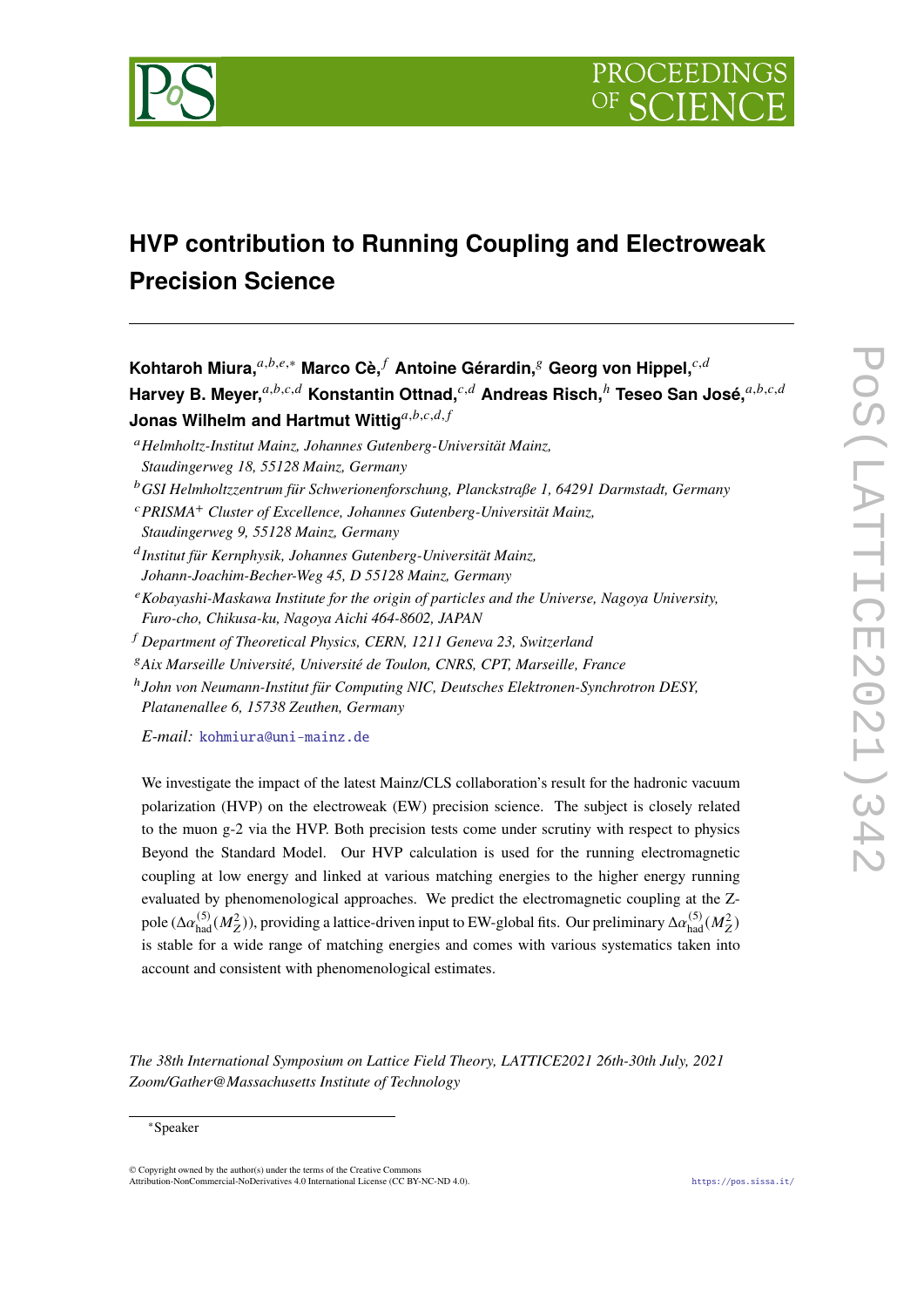#### **1. Introduction**

Hadronic vacuum polarization (HVP) is a key quantity in both of the muon anomalous magnetic moment (muon g-2,  $a_{\mu}$ ) and the electromagnetic (QED) running coupling [\[1\]](#page-6-0). In precision science of  $a_{\mu}$ , there exists 4.2 $\sigma$  tension between the Standard Model (SM) prediction [\[2\]](#page-6-1) and the combined experimental results [\[3,](#page-6-2) [4\]](#page-7-0). Near future, the HVP will be directly measured in MUonE experiment [\[5\]](#page-7-1).

Quark/hadronic contributions to QED coupling at Z-pole,  $\Delta \alpha_{had}^{(5)}(M_Z^2)$ , is a fit parameter in the electroweak (EW) global fits. If a prior is given for  $\Delta \alpha_{\rm had}^{(5)}(M_Z^2)$  and Higgs boson mass ( $M_{\rm higgs}$ ) is treated as a fit parameter with no prior, the output  $M_{\text{higgs}}$  shows 1.7 $\sigma$  tension [\[6\]](#page-7-2) to the physical value. The EW global fits and  $\Delta \alpha_{\text{had}}^{(5)}(M_Z^2)$  will become more important in the future collider experiments, such as international linear collider, with respect to exploring physics beyond the Standard Model (BSM).

In both of  $a_{\mu}$  and  $\Delta \alpha_{\text{had}}^{(5)}(M_Z^2)$ , HVP contributions have relied on R-ratio (normalized crosssection of  $e^+e^- \rightarrow$  hadrons) integrals (dispersive method) and led to a major source of uncertainty. Lattice QCD has made significant progress in HVP calculations and will become competitive to the dispersive method near future [\[2\]](#page-6-1).

In Refs. [\[7\]](#page-7-3) and [\[8,](#page-7-4) [9\]](#page-7-5), Mainz/CLS collaboration has investigated the leading-order (LO) HVP contribution to muon g-2 ( $a_{\mu}^{\text{LO-HVP}}$ ) and QED running coupling, respectively. In this proceedings, we examine  $\Delta \alpha_{\text{had}}^{(5)}(M_Z^2)$  by using the Mainz/CLS data.

In the following section, we describe our strategy to connect Mainz/CLS data to the EW quantity  $\Delta \alpha_{\text{had}}^{(5)}(M_Z^2)$ . Next in Sec. [3,](#page-4-0) we will show our result for  $\Delta \alpha_{\text{had}}^{(5)}(M_Z^2)$  and compare it with the known results. And finally in Sec. [4,](#page-6-3) we will provide concluding remarks and future perspective.

#### **2. Setup**

The QED running coupling  $(\alpha(s))$  in the *on-shell scheme* is parameterized as [\[10\]](#page-7-6)

$$
\alpha(s) = \frac{\alpha_0}{1 - \Delta \alpha_{\text{lep}}(s) - \Delta \alpha_{\text{had}}(s)},
$$
\n(1)

where  $\alpha_0 \approx 1/137.036$  denotes the fine-structure constant. In this proceedings, we focus on the hadronic correction  $\Delta \alpha_{\text{had}}(s)$ . In particular, we are interested in the five quark-flavour hadronic contribution at Z-pole ( $s = M_Z^2$ ), which we denote as  $\Delta \alpha_{\text{had}}^{(5)}(M_Z^2)$ , which is proportional to the R-ratio integral and corresponds to a fit parameter in EW global fits.

In Lattice QCD, the output is a vector-current correlator and its Fourier transformation gives HVP in on-shell scheme  $(\Pi^{\gamma\gamma}(-Q^2))$ . Here,  $Q^2$  represents *spacelike* momentum at hadronic scale. Thus, lattice QCD can provide

$$
\Delta \alpha_{\text{had}}^{\text{lat}}(-Q^2) = 4\pi \alpha_0 (\Pi^{\gamma \gamma}(-Q^2) - \Pi^{\gamma \gamma}(0)) \ . \tag{2}
$$

Our gauge configurations contain the effects of full  $(u, d, s)$  dynamical quarks. We measured  $( u d s)$ -quark-line connected and disconnected contributions to the vector current correlators. We also measured charm connected contributions, which is dominant comparing to the missing effects, the charm disconnected and charm sea-quarks, which we will discuss lator. Our data ensembles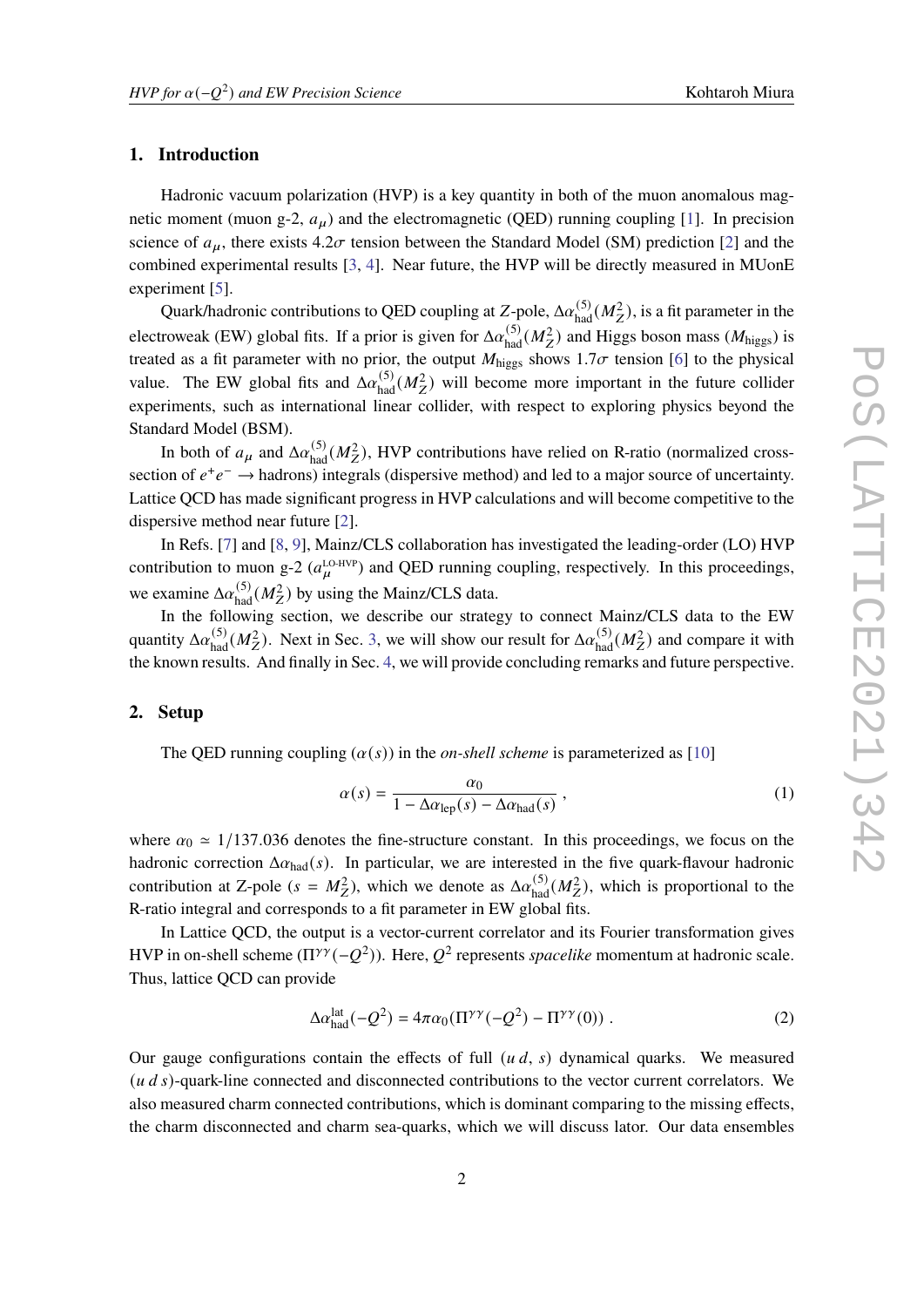<span id="page-2-0"></span>

cover various lattice spacings, volumes, and pion/kaon masses. See Table 1 in Ref. [\[8\]](#page-7-4) for our gauge ensemble collections. Our gauge configurations do not include isospin breaking (IB) effects (up/down quark mass difference and QED interaction). We have perturbatively estimated them based on  $QED<sub>L</sub>$  approach [\[11\]](#page-7-7) using some of our ensembles [\[12\]](#page-7-8) and taken account the result into one of systematic errors.

We have adopted the time-momentum representation (TMR) kernel to convert the vectorcurrent correlators to the HVP. The TMR may be regarded as an interpolation scheme of discrete lattice momenta and allows us to approach arbitrary spacelike momenta  $Q^2$ . For selected momenta, ranging from  $Q^2 = 0.01$  GeV<sup>2</sup> to 10 GeV<sup>2</sup>, we have successfully taken the chiral and continuum extrapolations after correcting the finite volume effects at each ensemble. A detailed setup, definitions, and results are reported in Ref. [\[8\]](#page-7-4).

The connection between  $\Delta a_{\text{had}}^{\text{lat}}(-Q^2)$  and  $\Delta a_{\text{had}}^{(5)}(M_Z^2)$  can be established via the so-called Euclidean split technique [\[13\]](#page-7-9), i.e.

$$
\Delta \alpha_{\text{had}}^{(5)}(M_Z^2) = \Delta \alpha_{\text{had}}^{(5)}(-Q_0^2) + \left[\Delta \alpha_{\text{had}}^{(5)}(-M_Z^2) - \Delta \alpha_{\text{had}}^{(5)}(-Q_0^2)\right] + \left[\Delta \alpha_{\text{had}}^{(5)}(M_Z^2) - \Delta \alpha_{\text{had}}^{(5)}(-M_Z^2)\right]_{\text{pQCD}},
$$
\n(3)

where the threshold energy  $Q_0^2$  is selected around 5 GeV<sup>2</sup>. In the literature [\[13,](#page-7-9) [14\]](#page-7-10),  $\Delta\alpha_{\rm had}^{(5)}(-Q_0^2)$  has been evaluated by employing the dispersive approach, while we utilize Mainz/CLS lattice estimate  $\Delta\alpha_{\rm had}^{\rm lat}$  (− $Q_0^2$ ) [\[8\]](#page-7-4) for that. The second line in Eq. [\(3\)](#page-2-0) will be calculated by phenomenological methods with perturbative QCD (pQCD).

## **2.1** Heavy quark corrections to  $\Delta \alpha_{\text{had}}^{\text{lat}}(-Q_0^2)$

For the central value of  $\Delta \alpha_{\text{had}}^{(5)}(-Q_0^2)$ , we simply use our lattice estimate  $\Delta \alpha_{\text{had}}^{\text{lat}}(-Q_0^2)$ . We note that charm disconnected, charm sea-quark, and bottom quark contributions have not been included in our data but necessary for  $\Delta \alpha_{had}^{(5)}(-Q_0^2)$ . These missing effects will be considered as additional systematic uncertainty, which we explain in the following.

In  $a_{\mu}^{\text{LO-HVP}}$  [\[15\]](#page-7-11), the charm disconnected contribution was smaller than 1% of up/down/strange disconnected contributions. In HVP, we assume similar amounts of charm disconnected effects, which are at most  $O(0.01)$ % in the total HVP.

For the charm sea-quark effects, we adopt a phenomenological estimate. In the R-ratio, the leading charm contributions appear as D-meson pair creations. For  $D^+D^-$ ,

$$
R_{D^{+}D^{-}}(s) = \frac{1}{4} \left( 1 - \frac{4m_{D^{+}}^{2}}{s} \right)^{3/2} |F_{D^{+}}(s)|^{2}, \tag{4}
$$

and similar expression follows for the  $D^0\bar{D}^0$  and  $D_s^{\dagger}D_s^-$  channels. Since the form factor  $F_{D^+}$  is not known precisely, we will approximate it with values at  $s = 0$ , which amounts to treating D-mesons in the scalar QED framework and replacing with electromagnetic charges:  $\{F_{D^0}(s), F_{D^+}(s), F_{D_s^+}\}\rightarrow$  $\{2/3, -1/3, -1/3\}$ . Note that up, down, or strange quarks are assigned as valence quarks responsible for charges, so that D-mesons contain charm sea-quarks. The corresponding contributions to QED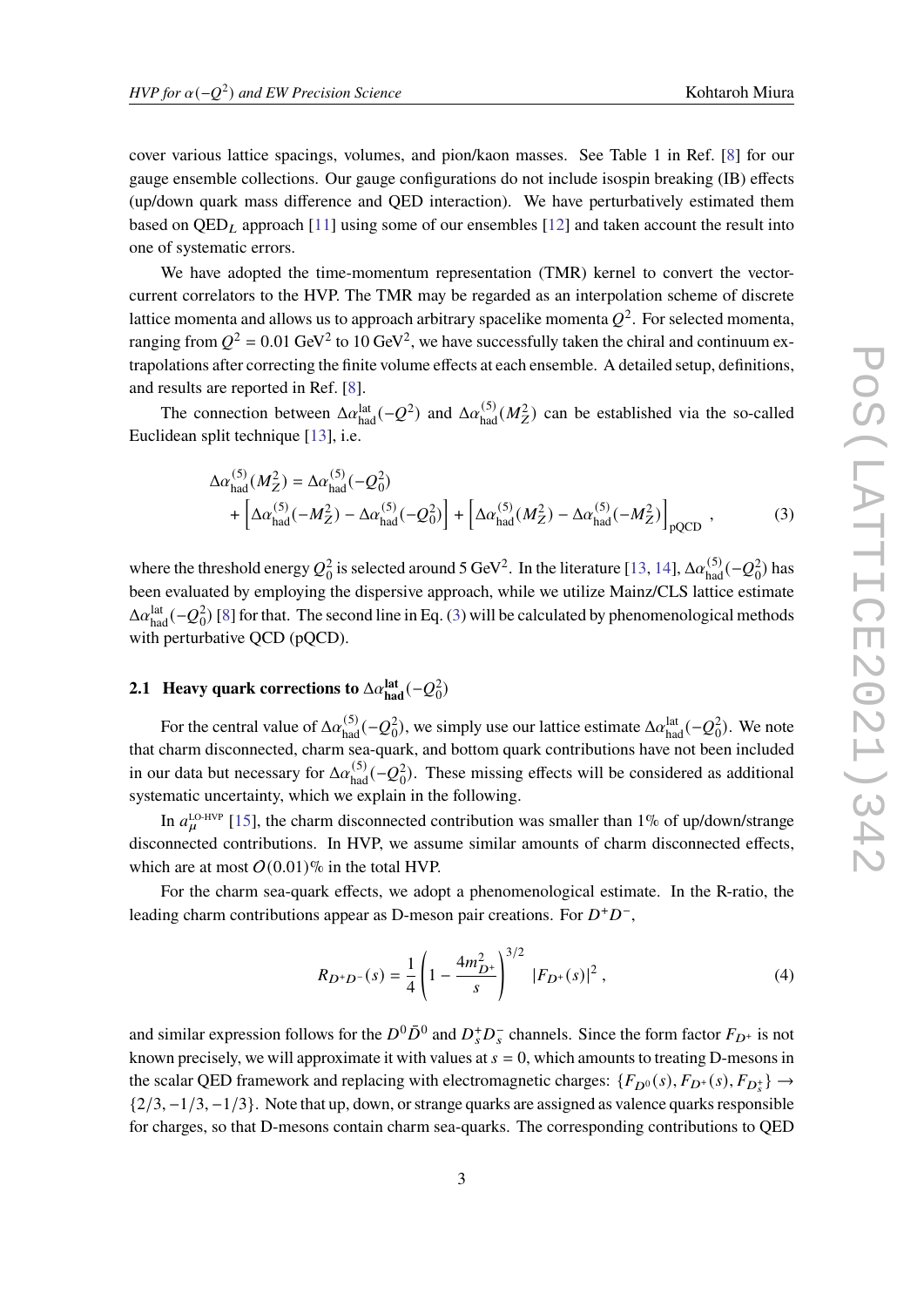<span id="page-3-0"></span>

**Figure 1:** Left:  $\Delta \alpha_{\text{had}}^{(5)}(-Q_0^2)$  with our lattice data and heavy quark corrections. The gray band shows a preliminary and conservative estimate of uncertainty. Right:  $[\Delta \alpha_{had}^{(5)}(-M_Z^2) - \Delta \alpha_{had}^{(5)}(-Q_0^2)]$  in the Adler function (red) [\[19\]](#page-8-0) and dispersive methods (blue) [\[20\]](#page-8-1).

running coupling reads

$$
\Delta \alpha_{\text{had}}^D (-Q_0^2) = \frac{\alpha_0}{3\pi} \int ds \frac{(R_{D^0 D^0} + R_{D^+ D^-} + R_{D_s^+ D_s^-})(s)}{s(s + Q_0^2)} ,
$$
  
=  $\frac{4}{9} f(Q^2/m_{D^0}^2) + \frac{1}{9} f(Q^2/m_{D_s}^2) + \frac{1}{9} f(Q^2/m_{D^+}^2) ,$  (5)

where

$$
f(z) = \frac{1}{144\pi^2} \left[ -8(1+3/z) + 3(1+4/z)^{3/2} \log \left[ \frac{2+z+\sqrt{z(4+z)}}{2} \right] \right].
$$
 (6)

We find 2.6 permil contributions of  $\Delta \alpha_{\text{had}}^D(-Q_0^2)$  over  $\Delta \alpha_{\text{had}}(-Q_0^2)$  at  $Q_0^2 = 5.0 \text{ GeV}^2$ .

Finally, we estimate the bottom quark contributions. To this end, we utilize the result by the HPQCD collaboration for the lowest four time-moments of the HVP [\[16\]](#page-7-12). We construct Padé approximants from the moments, which result in a few-permil effect on the total hadronic running of the coupling. This effect is larger than the 0.04 percent effect reported in  $a_{\mu}^{\text{LO-HVP}}$  [\[17\]](#page-7-13). This is due to the fact that the running coupling scale  $Q_0^2$  is not well separated from the bottom quark mass, in contrast to the muon mass case.

All contributions from heavy quarks discussed here are included in the estimate of  $\Delta \alpha_{\rm had}^{(5)}(-Q_0^2)$ as additional systematic errors, added in quadrature in our lattice results [\[8\]](#page-7-4). The resulting increase in the total error is only a few permil and thus tiny, but comparable to some of the lattice-originated systematics.

In the left panel of Fig. [1,](#page-3-0) we show  $\Delta \alpha_{\text{had}}^{(5)}(-Q_0^2)$  evaluated with our lattice data and heavy quark corrections. The gray band shows a preliminary and conservative error, which contains both of lattice- and heavy-quark-originated uncertainty and amounts to a few percent.

#### **2.2 Higher energy corrections**

We shall now investigate the remaining part, the second line in Eq. [\(3\)](#page-2-0). If threshold energy  $Q_0^2$ is sufficiently large, the first square bracket in Eq. [\(3\)](#page-2-0) is dominated by perturbative QCD. In practice,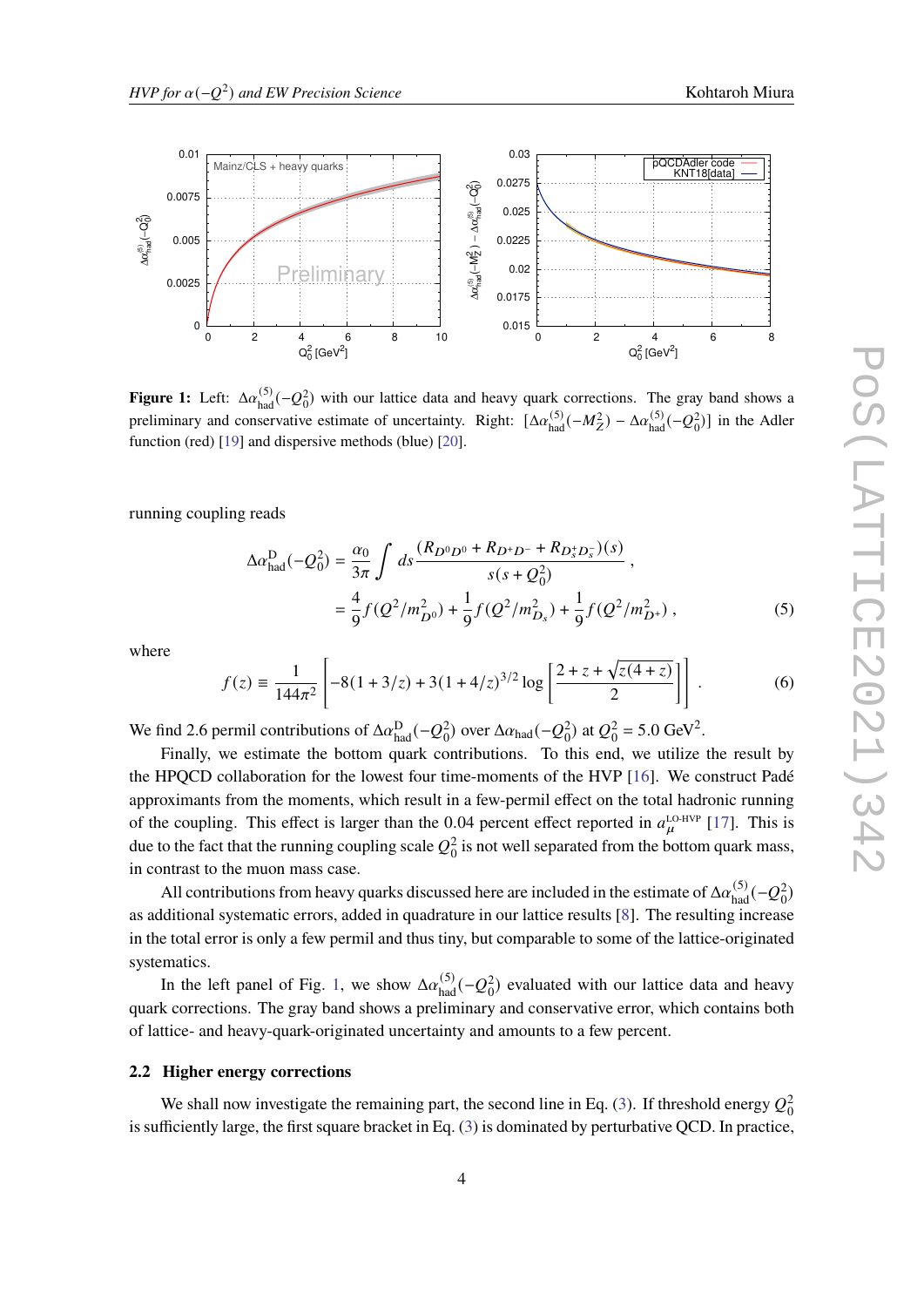however, we take  $Q_0^2 \sim 5 \text{ GeV}^2$  for which minor non-perturbative (NP) effects are non-negligible. We adopt two approaches: Adler function method and dispersive method.

The Adler function is defined as the derivative of the timelike QED running coupling as

$$
D(Q_0^2) = \frac{3\pi}{\alpha_0} \left[ s \frac{d\Delta \alpha_{\text{had}}^{(5)}(s)}{ds} \right]_{s=-Q_0^2} . \tag{7}
$$

This quantity may be evaluated by the dispersion integral of the R-ratio,  $Q_0^2 \int ds R(s)/(s+Q_0^2)^2$ . In our analyses, we adopt a different strategy; for large  $Q_0^2$ , the Adler function is calculable with pQCD plus minor NP corrections [\[14,](#page-7-10) [18\]](#page-7-14). We have taken account of the three-loop pQCD with some of four- and five-loop corrections. For NP part, the operator product expansion and Padé approximations are considered. Thus, we do not have to use R-ratio data. This approach has been implemented in the public code [\[19\]](#page-8-0), which we have utilized. Once  $D(Q^2)$  is obtained, we can calculate

$$
\left[\Delta \alpha_{\text{had}}^{(5)}(-M_Z^2) - \Delta \alpha_{\text{had}}^{(5)}(-Q_0^2)\right]_{\text{pQCD}'} = \frac{\alpha_0}{3\pi} \int_{Q_0^2}^{M_Z^2} \frac{dQ^2}{Q^2} D(Q^2) ,\qquad (8)
$$

where pQCD'indicates pQCD with minor NP corrections considered in the estimate of  $D(Q^2)$ . For  $Q_0^2$  = 5 GeV<sup>2</sup>, uncertainty is about 1% originating to input values of the strong coupling at Z-pole and heavy quark pole-masses.

We shall move on to the second approach, dispersive method,

$$
\[ \Delta \alpha_{\text{had}}^{(5)}(-M_Z^2) - \Delta \alpha_{\text{had}}^{(5)}(-Q_0^2) \] = \frac{\alpha_0}{3\pi} (M_Z^2 - Q_0^2) \int_{m_{\pi_0}^2}^{\infty} ds \frac{R(s)}{(s + Q_0^2)(s + M_Z^2)} \,. \tag{9}
$$

The appearance of  $Q_0^2$  in the denominator of the integrand implies that contributions from the R-ratio at low energies are suppressed along with any experimental uncertainties in their determination. For R-ratio integral, we have used KNT18 data [\[20\]](#page-8-1) with a full covariance matrix for error estimates, which is about 1% or less at  $Q_0^2 = 5 \text{ GeV}^2$ .

In the right panel of Fig. [1,](#page-3-0) we show  $[\Delta \alpha_{had}^{(5)}(-M_Z^2) - \Delta \alpha_{had}^{(5)}(-Q_0^2)]$  as a function of  $Q_0^2$ . The red and blue lines are the results with the Adler function and dispersive methods, respectively. Both methods are consistent within the errors. Since the Adler function method does not rely on R-ratio data, the result would be reliable at large  $Q_0^2$  without suffering from experimental systematics. For a small  $Q_0^2$ , however, larger uncertainty emerges from NP corrections in  $D(Q_0^2)$ , and we cannot extract a result at very small  $Q_0^2$  due to the Landau pole artifact of the strong running coupling.

Finally, the second combination in square brackets in Eq. [\(3\)](#page-2-0) provides the link between the spacelike and timelike regions at the  $Z$  boson mass, which has been evaluated in pQCD by Jegerlehner [\[21,](#page-8-2) [22\]](#page-8-3),

$$
\left[\Delta \alpha_{\text{had}}^{(5)}(M_Z^2) - \Delta \alpha_{\text{had}}^{(5)}(-M_Z^2)\right] = 0.000045(2) . \tag{10}
$$

#### <span id="page-4-0"></span>**3. Result**

We shall now extract our results for  $\Delta \alpha_{\text{had}}^{(5)}(M_Z^2)$  using Eq. [\(3\)](#page-2-0). The threshold  $Q_0^2$  should be as large as possible so that our lattice result accounts for low energy contributions in  $\Delta \alpha_{\rm had}^{(5)}(M_Z^2)$ .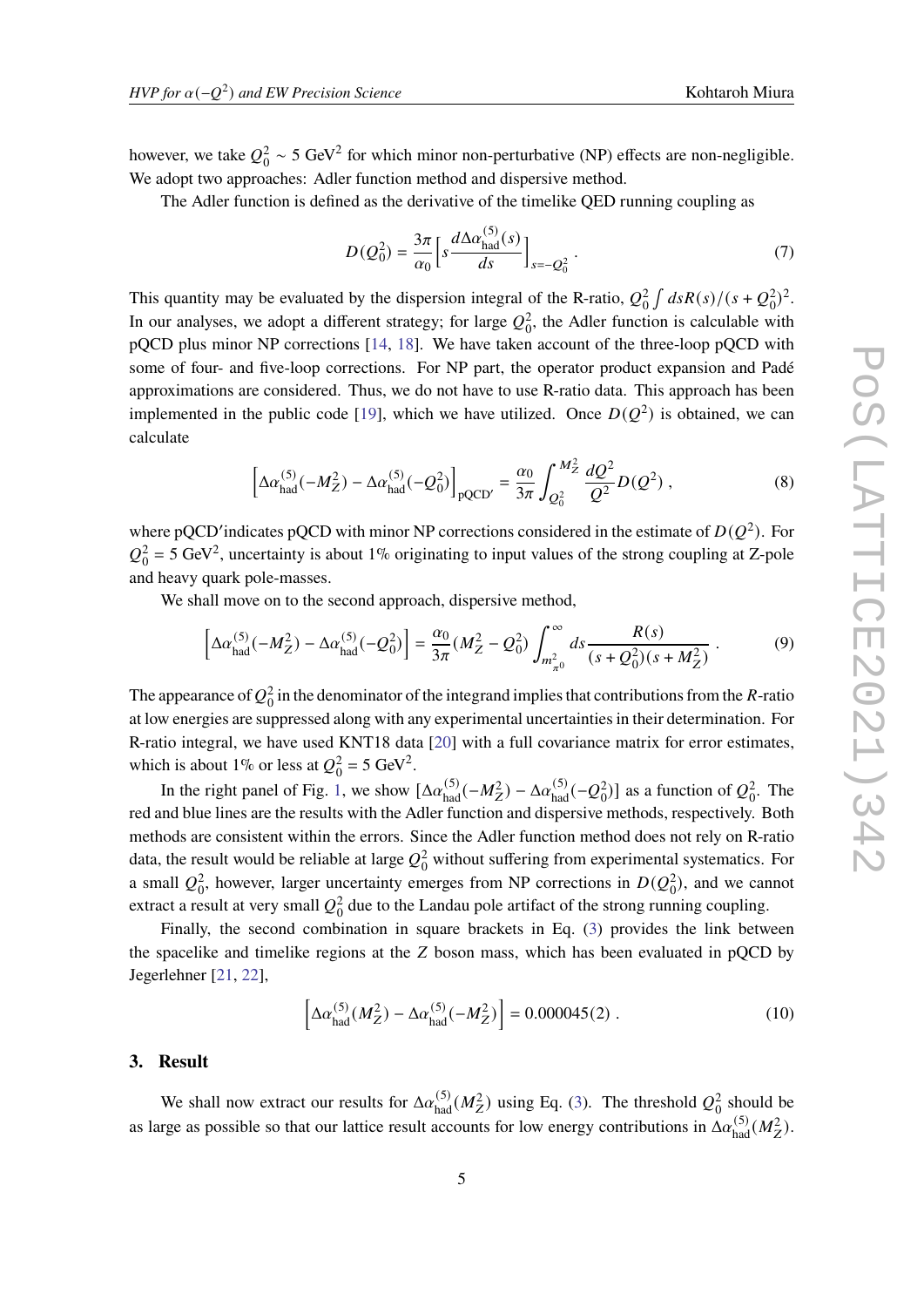<span id="page-5-1"></span>

However,  $Q_0^2 = 7$  GeV<sup>2</sup> is the border line bellow which the continuum extrapolation is well controlled. Conservatively, we have chosen  $Q_0^2 = 5 \text{ GeV}^2$ . We find

$$
\Delta \alpha_{\text{had}}^{(5)} (M_Z^2)|_{\text{Lattice+KNT18[data]}} = 0.0278(1\%) ,
$$
  
\n
$$
\Delta \alpha_{\text{had}}^{(5)} (M_Z^2)|_{\text{Lattice+pQCD'[Adler]}} = 0.0277(1\%) .
$$
 (11)

The error estimate is still under debate and we tentatively put  $1\%$  uncertainty, which is conservative enough. We stress that the above values/errors are *preliminary*, and the official results from the Mainz/CLS collaboration are under preparation. In "Lattice + KNT18[data]" approach, our  $\Delta a_{\text{had}}^{(5)}(M_Z^2)$  is stable for  $Q_0^2 \in [2, 7]$  GeV<sup>2</sup>. In "pQCD'[Adler]", the reliable region is limited to avoid Landau pole artifact:  $Q_0^2 \in [4, 7]$  GeV<sup>2</sup>. The assigned 1% error covers enough the fluctuations associated with varying  $Q_0^2$  in those ranges.

In Fig. [2,](#page-5-0) we compile results for  $\Delta \alpha_{\text{had}}^{(5)}(M_Z^2)$  obtained using our lattice estimate of HVP, the standard dispersive approach, as well as EW global fits. Our results [\(11\)](#page-5-1) are plotted as the first and second top symbols (red square and diamond), respectively. The gray color error-bars show 1% preliminary estimates for uncertainty.

The central values of our results are somewhat larger than the green circles which display results based on the standard dispersive approach, where the  $R$ ratio integration is performed over the entire momentum range [\[22–](#page-8-3)[24\]](#page-8-5). This trend originates to the lattice data  $\Delta \alpha_{\rm had}^{\rm lat}(-Q_0^2)$ , which tends to be larger than the results from the dispersive method beyond uncertainty. At Z-pole, however, the tension becomes much milder because of additional uncertainties from the high energy part.

In the figure, blue upper/lower triangles represent the results from the EW global fits. For the upper open triangle, both of  $M_{\text{higgs}}$  and  $\Delta \alpha_{\text{had}}^{(5)}(M_Z^2)$  are treated as fit parameters without priors. For the upper filled triangle,  $M_{\text{higgs}}$  is fixed at the physical value but  $\Delta \alpha_{\rm had}^{(5)}(\overline{M_Z^2})$  is treated as a fit parameter without priors. In the lower

 0.026 0.027 0.028 0.029  $\Delta \alpha^{(5)}_{\text{had}} (\text{M}_\text{Z}^2)$ **Figure 2:** Compilation of  $\Delta \alpha_{\text{had}}^{(5)}(M_Z^2)$ . See text for details. The first two data points (filled-red square/diamond symbols) represent the results from the Euclidean split technique using our lattice estimate for  $\Delta a_{\text{had}}^{(5)}(-Q_0^2)$ . 1% uncertainty is put as a preliminary estimate as indicated by gray color error-bars. Green circles denote results based on the standard dispersive approach. From top to bottom, Refs. [\[23\]](#page-8-4), [\[24\]](#page-8-5), and [\[22\]](#page-8-3). The green-diamond has used the Euclidean

split technique. Blue upper/lower triangles represent the results from the EW global fits, published in Refs. [\[26\]](#page-8-6), [\[27\]](#page-8-7),

triangles,  $M_{\text{higgs}}$  is a fit parameter with the prior at the physical value. For the open/filled symbols,  $\Delta \alpha_{\text{had}}^{(5)}(M_Z^2)$  is treated as a fit parameter without/with priors from R-ratio results. Our results are consistent with all of EW-global fits results within the errors.

and [\[6\]](#page-7-2).

<span id="page-5-0"></span>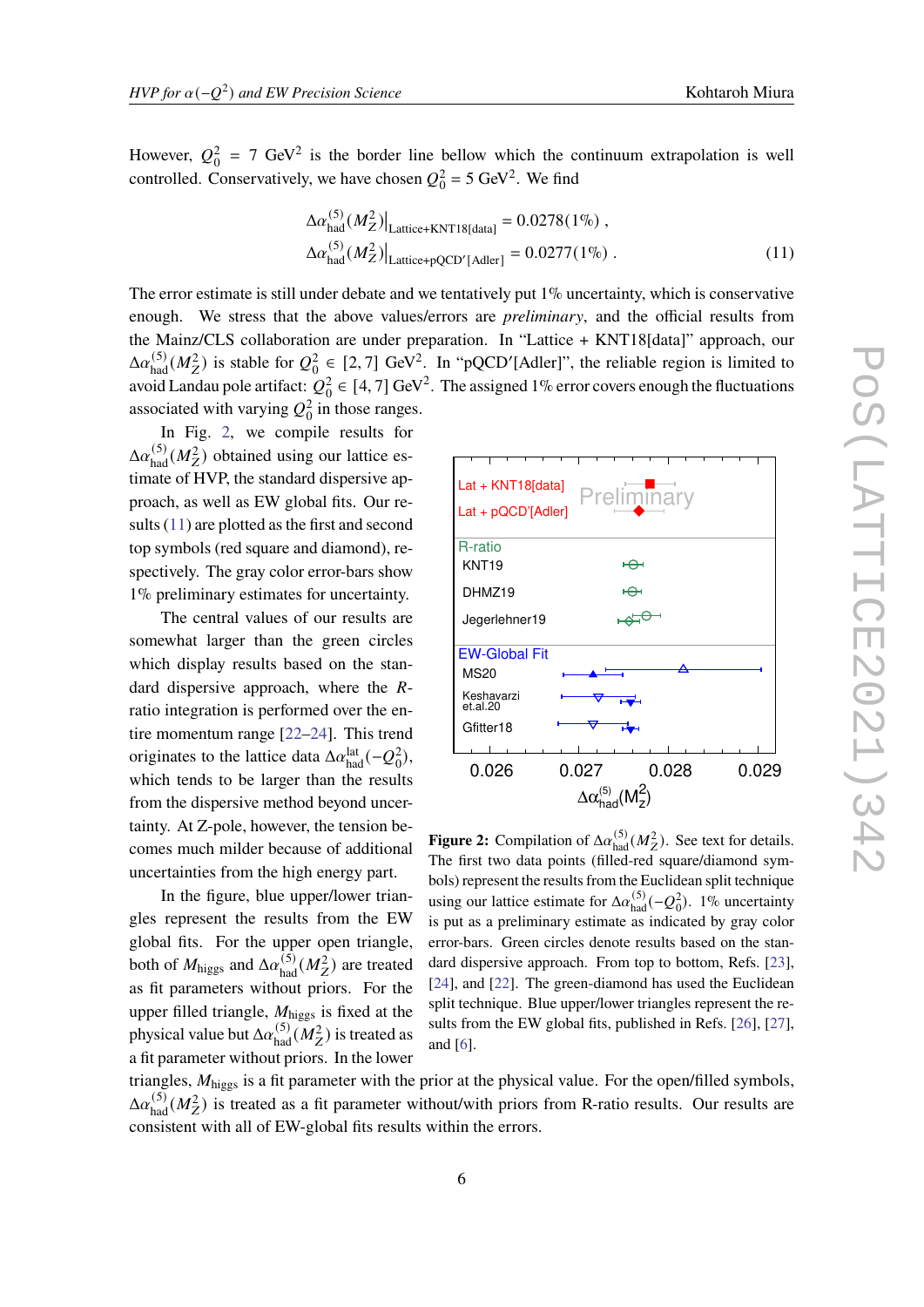In our data, more stringent estimates for uncertainty will be soon available. The error-bars will be significantly smaller and the soft-tension may emerge against some of EW-global fits results.

#### <span id="page-6-3"></span>**4. Summary**

We have investigated Quark/hadronic contributions to QED running coupling at Z-pole,  $\Delta a_{\text{had}}^{(5)}(M_Z^2)$ , where we have utilized our lattice QCD data for the running at hadronic energy [\[8,](#page-7-4) [9\]](#page-7-5). In order to connect  $\Delta a_{had}^{(5)}(M_Z^2)$  defined in the timelike region and the lattice output  $\Delta a_{had}^{lat}(-Q_0^2)$ in the spacelike region at hadronic scale ( $Q_0^2 \sim 5 \text{ GeV}^2$ ), we have adopted the Euclidean split technique  $[13]$  shown in Eq.  $(3)$ .

Our lattice data  $\Delta \alpha_{\text{had}}^{\text{lat}}(-Q_0^2)$  have included full  $(u, d, s)$ -quark and charm-connected valencequark contributions with finite volume corrections. Isospin breaking effects are taken account into the systematic errors. The missing effects (charm disconnected, charm sea-quark, and bottom quark contributions) have been considered as additional systematic uncertainty of a few permil, which is comparable with some of lattice-origin systematic errors. The total error is a few percent level, which is still preliminary.

For the energy region of  $[Q_0^2, M_Z^2]$ , we have adopted Adler function or dispersive method. In the former, pQCD plus minor NP expressions have been known [\[14,](#page-7-10) [18\]](#page-7-14) and implemented in the public code [\[19\]](#page-8-0), which we have utilized. In the dispersive method, we have used KNT18 data [\[20\]](#page-8-1) with a full covariance matrix for error estimates. Both methods have resulted about 1% uncertainty for  $Q_0^2 = 5 \text{ GeV}^2$  in the first solid bracket in Eq. [\(3\)](#page-2-0).

For the second combination in square brackets in Eq. [\(3\)](#page-2-0), we have quoted a pQCD estimate by Jegerlehner [\[21,](#page-8-2) [22\]](#page-8-3), which is very small.

By adding all terms in Eq. [\(3\)](#page-2-0), we have found Eq. [\(11\)](#page-5-1) and compared with the standard dispersive approach as well as EW global fits in Fig. [2.](#page-5-0) Our results have been *preliminary* with very conservative 1% uncertainty and consistent with the other estimates.

As a future perspective, more stringent estimates for uncertainty will be soon available. The error-bars will be significantly smaller and a soft-tension may emerge against some of phenomenological results. Our lattice-based  $\Delta \alpha_{\rm had}^{(5)}(M_Z^2)$  will provide an important input for EW global fits and BSM searches.

### **References**

- <span id="page-6-0"></span>[1] A. Blondel, J. Gluza, S. Jadach, P. Janot, T. Riemann, S. Abreu, J. J. Aguilera-Verdugo, A. B. Arbuzov, J. Baglio and S. D. Bakshi, *et al.* doi:10.23731/CYRM-2020-003 [arXiv:1905.05078 [hep-ph]].
- <span id="page-6-1"></span>[2] T. Aoyama, N. Asmussen, M. Benayoun, J. Bijnens, T. Blum, M. Bruno, I. Caprini, C. M. Carloni Calame, M. Cè and G. Colangelo, *et al.* Phys. Rept. **887** (2020), 1-166 doi:10.1016/j.physrep.2020.07.006 [arXiv:2006.04822 [hep-ph]].
- <span id="page-6-2"></span>[3] B. Abi *et al.* [Muon g-2], Phys. Rev. Lett. **126** (2021) no.14, 141801 doi:10.1103/PhysRevLett.126.141801 [arXiv:2104.03281 [hep-ex]].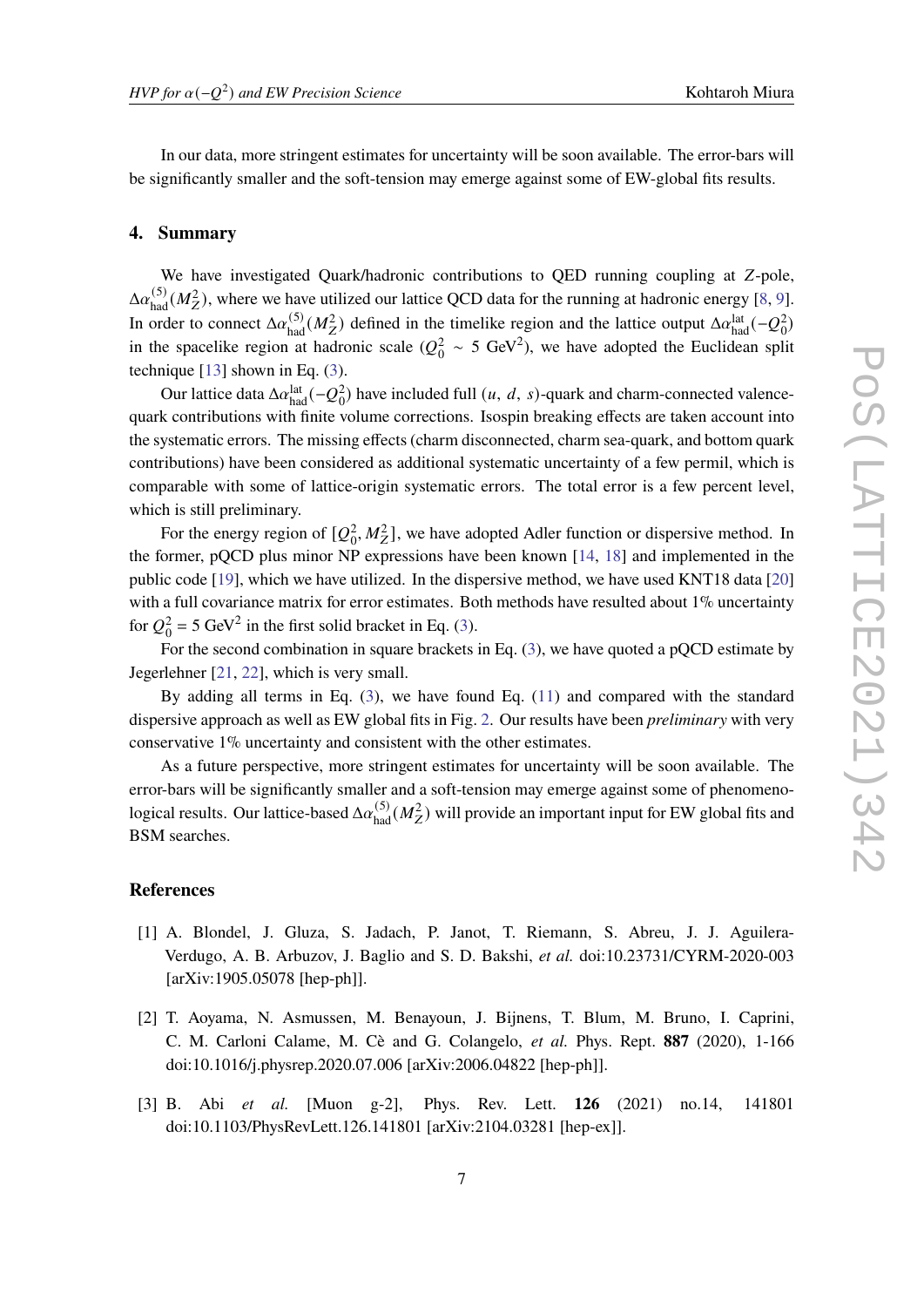- <span id="page-7-0"></span>[4] G. W. Bennett *et al.* [Muon g-2 Collaboration], *Phys. Rev.* D **73**, 072003 (2006) [hepex/0602035].
- <span id="page-7-1"></span>[5] G. Abbiendi, C. M. Carloni Calame, U. Marconi, C. Matteuzzi, G. Montagna, O. Nicrosini, M. Passera, F. Piccinini, R. Tenchini and L. Trentadue, *et al.* Eur. Phys. J. C **77** (2017) no.3, 139 doi:10.1140/epjc/s10052-017-4633-z [arXiv:1609.08987 [hep-ex]].
- <span id="page-7-2"></span>[6] J. Haller, A. Hoecker, R. Kogler, K. Mönig, T. Peiffer and J. Stelzer, Eur. Phys. J. C **78** (2018) no.8, 675 doi:10.1140/epjc/s10052-018-6131-3 [arXiv:1803.01853 [hep-ph]].
- <span id="page-7-3"></span>[7] A. Gérardin, M. Cè, G. von Hippel, B. Hörz, H. B. Meyer, D. Mohler, K. Ottnad, J. Wilhelm and H. Wittig, Phys. Rev. D **100** (2019) no.1, 014510 doi:10.1103/PhysRevD.100.014510 [arXiv:1904.03120 [hep-lat]].
- <span id="page-7-4"></span>[8] T. San José, M. Cè, A. Gérardin, G. von Hippel, H. B. Meyer, K. Miura, K. Ottnad, A. Risch, J. Wilhelm and H. Wittig, [arXiv:2109.04537 [hep-lat]].
- <span id="page-7-5"></span>[9] M. Cè, T. S. José, A. Gérardin, H. B. Meyer, K. Miura, K. Ottnad, A. Risch, J. Wilhelm and H. Wittig, PoS **LATTICE2019** (2019), 010 doi:10.22323/1.363.0010 [arXiv:1910.09525 [hep-lat]].
- <span id="page-7-6"></span>[10] D. Bernecker and H. B. Meyer, Eur. Phys. J. A **47** (2011), 148 doi:10.1140/epja/i2011-11148-6 [arXiv:1107.4388 [hep-lat]].
- <span id="page-7-7"></span>[11] M. Hayakawa and S. Uno, Prog. Theor. Phys. **120** (2008), 413-441 doi:10.1143/PTP.120.413 [arXiv:0804.2044 [hep-ph]].
- <span id="page-7-8"></span>[12] A. Risch and H. Wittig, [arXiv:2112.00878 [hep-lat]].
- <span id="page-7-9"></span>[13] F. Jegerlehner, Nucl. Phys. B Proc. Suppl. **181-182** (2008), 135-140 doi:10.1016/j.nuclphysbps.2008.09.010 [arXiv:0807.4206 [hep-ph]].
- <span id="page-7-10"></span>[14] S. Eidelman, F. Jegerlehner, A. L. Kataev and O. Veretin, Phys. Lett. B **454** (1999), 369-380 doi:10.1016/S0370-2693(99)00389-5 [arXiv:hep-ph/9812521 [hep-ph]].
- <span id="page-7-11"></span>[15] S. Borsanyi *et al.* [Budapest-Marseille-Wuppertal], Phys. Rev. Lett. **121** (2018) no.2, 022002 doi:10.1103/PhysRevLett.121.022002 [arXiv:1711.04980 [hep-lat]].
- <span id="page-7-12"></span>[16] B. Colquhoun, R. J. Dowdall, C. T. H. Davies, K. Hornbostel and G. P. Lepage, Phys. Rev. D **91** (2015) no.7, 074514 doi:10.1103/PhysRevD.91.074514 [arXiv:1408.5768 [hep-lat]].
- <span id="page-7-13"></span>[17] B. Chakraborty, C. T. H. Davies, P. G. de Oliviera, J. Koponen, G. P. Lepage and R. S. Van de Water, Phys. Rev. D **96** (2017) no.3, 034516 doi:10.1103/PhysRevD.96.034516 [arXiv:1601.03071 [hep-lat]].
- <span id="page-7-14"></span>[18] K. G. Chetyrkin, J. H. Kuhn and M. Steinhauser, Nucl. Phys. B **482** (1996), 213-240 doi:10.1016/S0550-3213(96)00534-2 [arXiv:hep-ph/9606230 [hep-ph]].